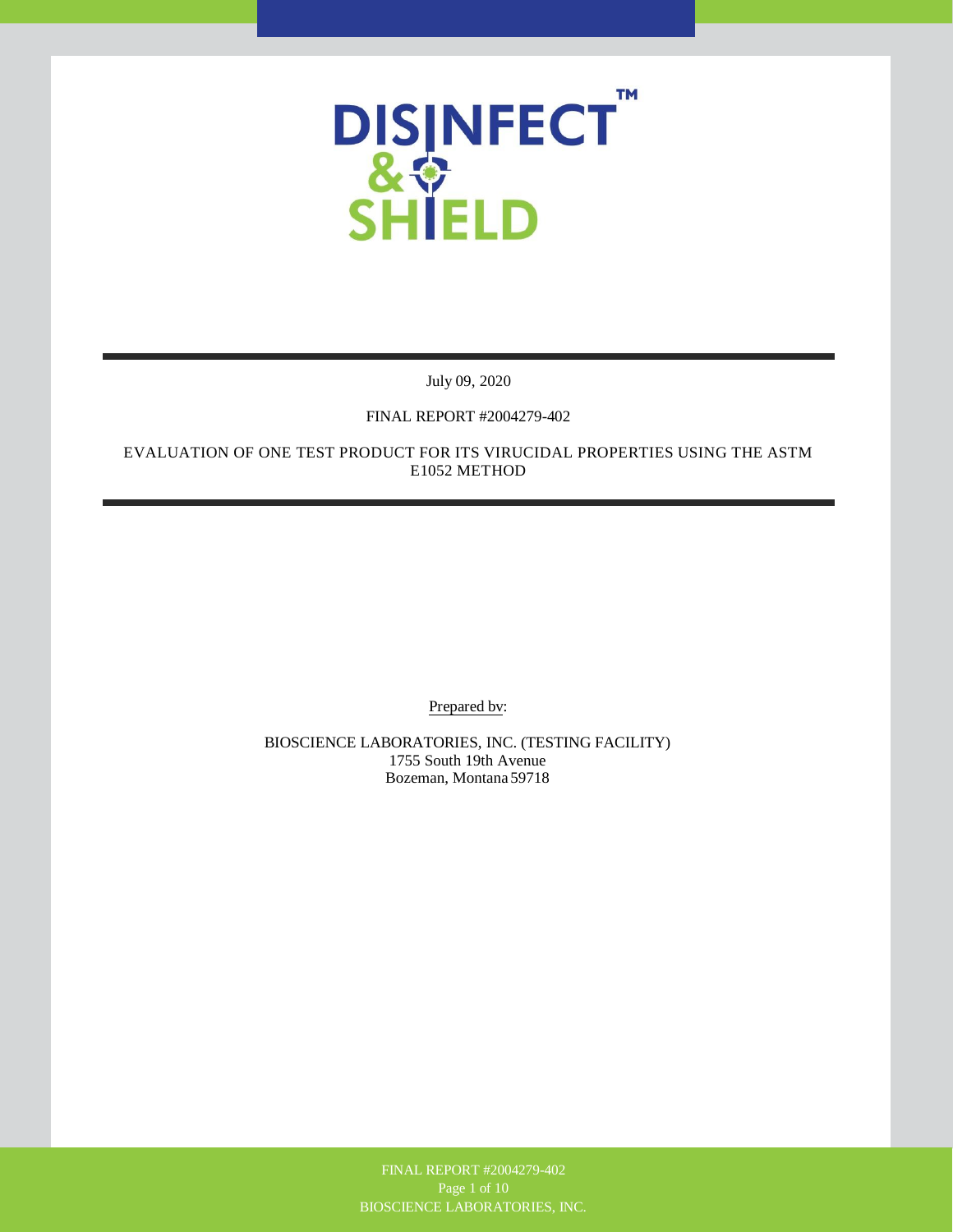# **TABLE OF CONTENTS**

| <b>SECTION</b> | PAGE                    |
|----------------|-------------------------|
|                |                         |
| 1.0            |                         |
| 2.0            |                         |
| 3.0            |                         |
| 4.0            |                         |
| 5.0            |                         |
| 6.0            |                         |
| 7.0            |                         |
| 8.0            |                         |
| 9.0            |                         |
| 10.0           |                         |
| 11.0           |                         |
| 12.0           |                         |
| 13.0           |                         |
| 14.0           |                         |
| 15.0           |                         |
| 16.0           |                         |
| 17.0           |                         |
| 18.0           | STHIDY CONCLUSIONS<br>7 |
| 19.0           |                         |
| 20.0           |                         |
| 21.0           |                         |
| 22.0           |                         |
| 23.0           |                         |
| 24.0           |                         |
| 25.0           |                         |
|                |                         |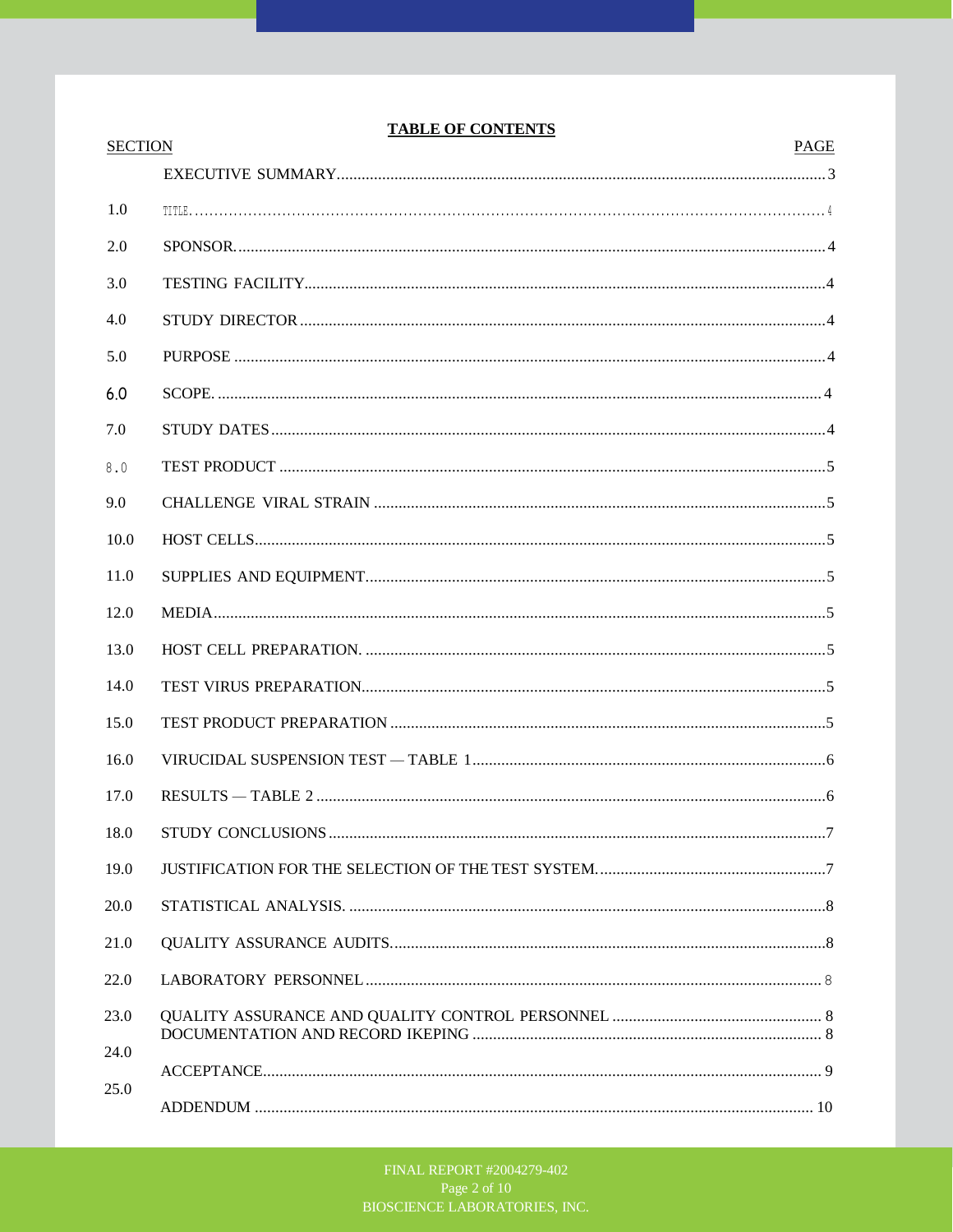#### EXECUTIVE SUMMARY

STUDY NUMBER:

2004279-402

TITLE:

#### EVALUATION OF ONE TEST PRODUCT FOR ITS VIRUCIDAL PROPERTIES USING THE ASTM E1052 METHOD

#### TESTING FACILITY: BIOSCIENCE LABORATORIES, INC. 1755 South 19th Avenue Bozeinan, Montana 59718

STUDY **INITIATION DATE:**  05/29/2020

STUDY COMPLETION DATE: 07/09/2020

This study evaluated the virucidal properties of one test product when challenged with Coronavirus stain 229E (ATCC #VR-740). A Virucidal Suspension Test (In-Vitro Time-Hill method) based upon the ASTM E1052-11, *"Standard Test Method to Assess the Activity of Microbicides against Viruses inSuspension"* was used. The percent and logio reductions from the initial population of the viral stain was determined following exposure to the test product for 30 seconds and 60 seconds. All testing was performed in accordance with Good Laboratory Practices, as specified in 21 CFR Part 58, with the exception that the characterization of the identity, strength, purity, composition, stability, and solubility of the test product remained the responsibility of the Study Sponsor and was not performed by the Testing Facility (GLP 58.105).

Under the conditions of this evaluation Test Product #1, Disinfect & Shield Advanced Hand Sanitizer (Lot#05122020-HS-A) reduced the infectivity of Coronavirus by  $>3.00$  log, (99.909a) following a 30second and a 60-second exposure.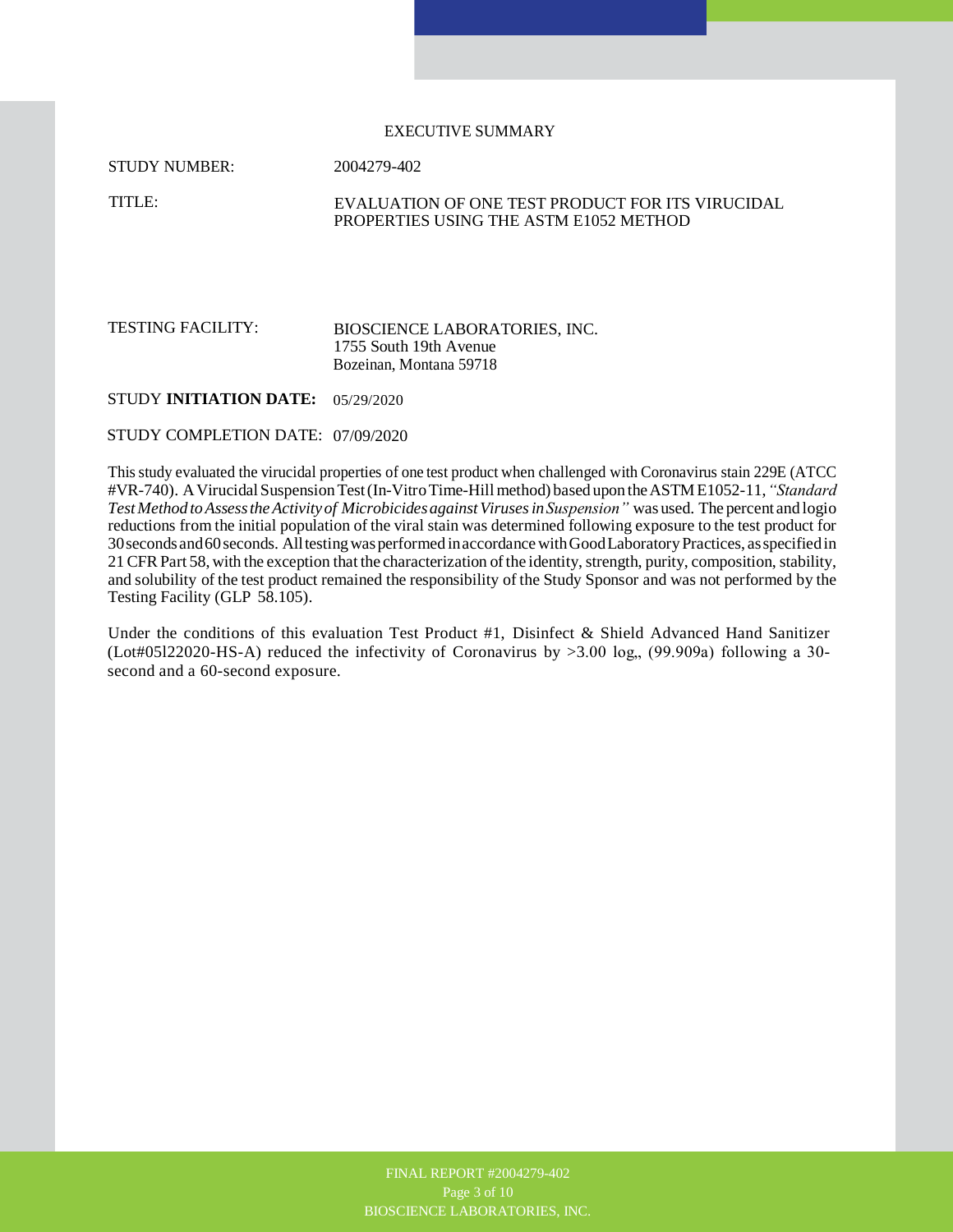#### July 09, 2020

#### FINAL REPORT #2004279-402

#### 1.0 TITLE: **EVALUATION OF ONE** TEST PRODUCT FOR ITS **VIRUCIDAL PROPERTIES**

#### 3.0 TESTING FACILITY: BIOSCIENCE LABORATORIES, INC. 1755 South 19th Avenue Bozeinan, Montana 59718

4.0 STUDY DIRECTOR: Kelly Burningham

## 5.0 PURPOSE:

This study evaluated the virucidal properties of one test product when challenged with Coronavirus strain 229E (ATCC #VR-740), using a Virucidal Suspension Test (In-Vitro Time-Hill Method) based on ASTM E1052-11, *Standard Test Method toAssess the Activity of microbicides against Viruses inSuspension.* All testing was performed in accordance with Good Laboratory Practices, as specified in 21 CFR Part 58, with the exception that the characterization ofthe identity, strength, purity, composition, stability, and solubility of the test product remained the responsibility of the Study Sponsor and was not performed by the Testing Facility (GLP 58.105).

#### 6.0 SCOPE:

A Virucidal Suspension Test (In-Vitro Time-Kill method) based upon the ASTM E1052-11 Method, *Standard Test Method to Assess the Activity of Microbicides against Viruses in Suspension* was used to evaluate the virucidal properties of one test product versus Coronavirus stain 229E (ATCC #VR-740). The percent and log**10** reductions from the initial population of the viral strain was determined following exposure to the test product for 30 seconds and 60 seconds. Plating was performed in four replicates. The viral titers were determined using a 50% tissue culture infectious dose (TCID5o) calculation -- the Quantal test (Spearman-Kärber Method).

The Study Protocol, included as Addendum 1 of this Final Report, presents the study methodology, in detail. No deviations from the Study Protocol and no deviations from applicable Standard Operating Procedures occurred during the course of this evaluation.

## 7.0 STUDY DATES:

| STUDY INITIATION DATE:          | 05/29/2020 |
|---------------------------------|------------|
| <b>EXPERIMENTAL START DATE:</b> | 06/05/2020 |
| EXPERIMENTAL END DATE:          | 06/28/2020 |
| STUDY COMPLETION DATE:          | 07/09/2020 |

Page 4 of 10 BIOSCIENCE LABORATORIES, INC. BIOSCIENCE LABORATORIES, INC.FINAL REPORT #2004279-402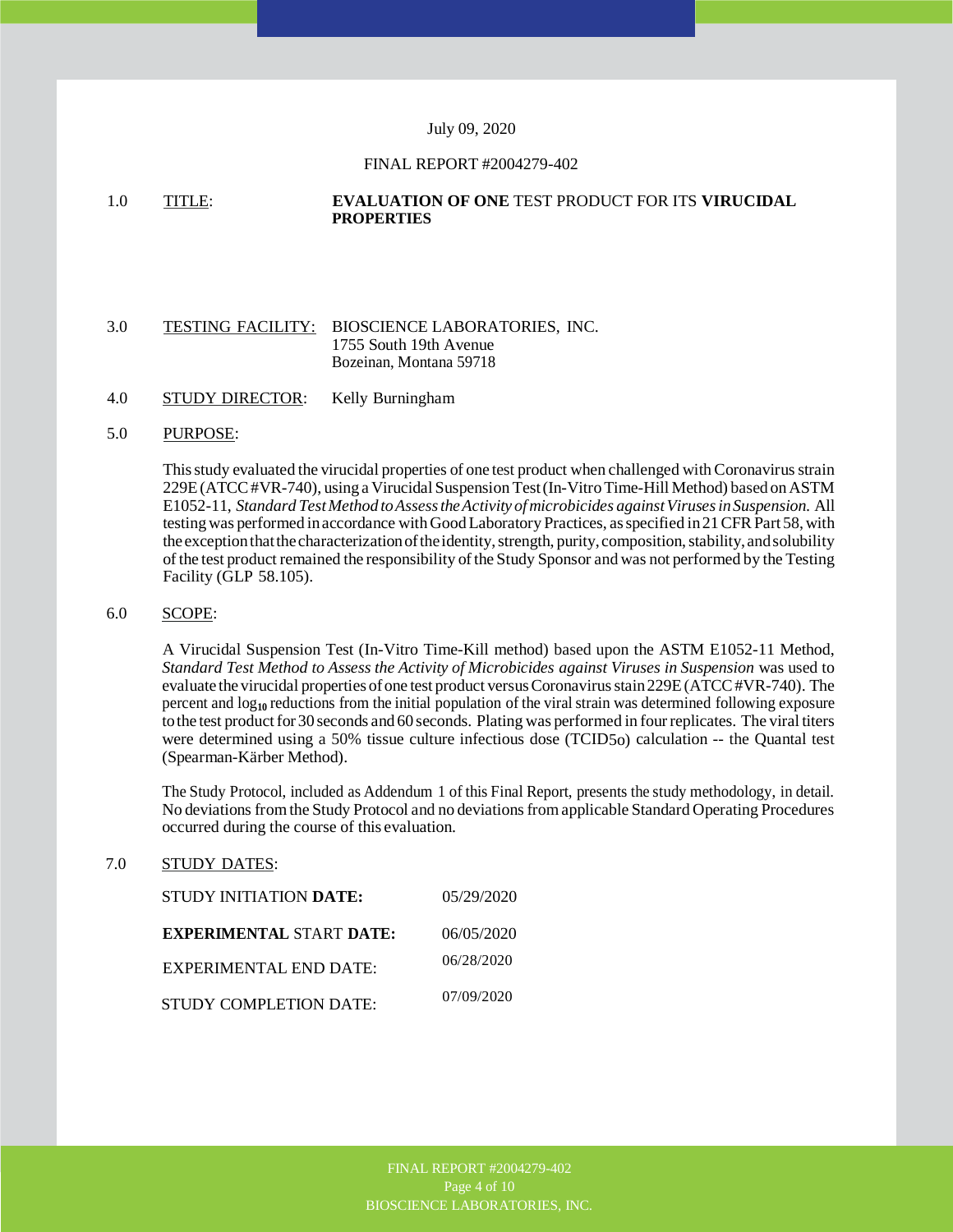# **8.0 TEST PRODUCT:**

The test product evaluated was provided to the Testing Facility by the Study Sponsor. Responsibility for determination of the identity, strength, purity, composition, solubility, and stability of the test product, as well as responsibility for retention of the test product, remained with the Study Sponsor.

Test Product #1: Active Ingredients: Lot Number: Manufacture Date: Expiration Date: Disinfect & Shield Hand Sanitizer Benzalkonium Chloride 0.13% 05122020-HS-A 05/12/2020 05/12/2022

#### **9.0 CHALLENGE VIRAL STRAIN:**

Coronavirus strain 229E (ATCC #VR-740)

#### **10.0 HOST CELLS:**

MRC-5 (ATCC #CCL-171; human Jung fibroblasts)

# **11.0 SUPPLIES AND EOUIPMENT:**

The equipment and supplies used in this study are as described in the Study Protocol in Addendum I of this Final Report.

#### **12.0 MEDIA:**

The growth media and diluting fluids used in this study are as described in the Study Protocol in Addendum 1 of this Final Report.

# **13.0 HOST CELL PREPARATION:**

MRC-5 cells were maintained as monolayers in disposable cell culture labware and were used for the Virucidal Suspension Test for testing Coronavirus. Prior to testing, host cell cultures were seeded onto 24 well cell culture plates. Cell monolayers were sufficiently confluent (90%) and less than 48 hours old before inoculation with the virus. The growth medium (GM) was replaced by maintenance medium (MM) to support virus propagation.

# **14.0 TEST VIRUS PREPARATION:**

Test virus used for this study was from BSLI high titer virus stock. On the day of use, aliquots of a stock virus were removed from a -70°C freezer and thawed prior to use in testing.

## **15.0 TEST PRODUCT PREPARATION:**

The test product was used as received. Test concentrations were 90%.

FINAL REPORT #2004279-402 FINAL REPORT #2004279-402 Page 5 of 10 BIOSCIENCE LABORATORJES, INC. BIOSCIENCE LABORATORIES, INC.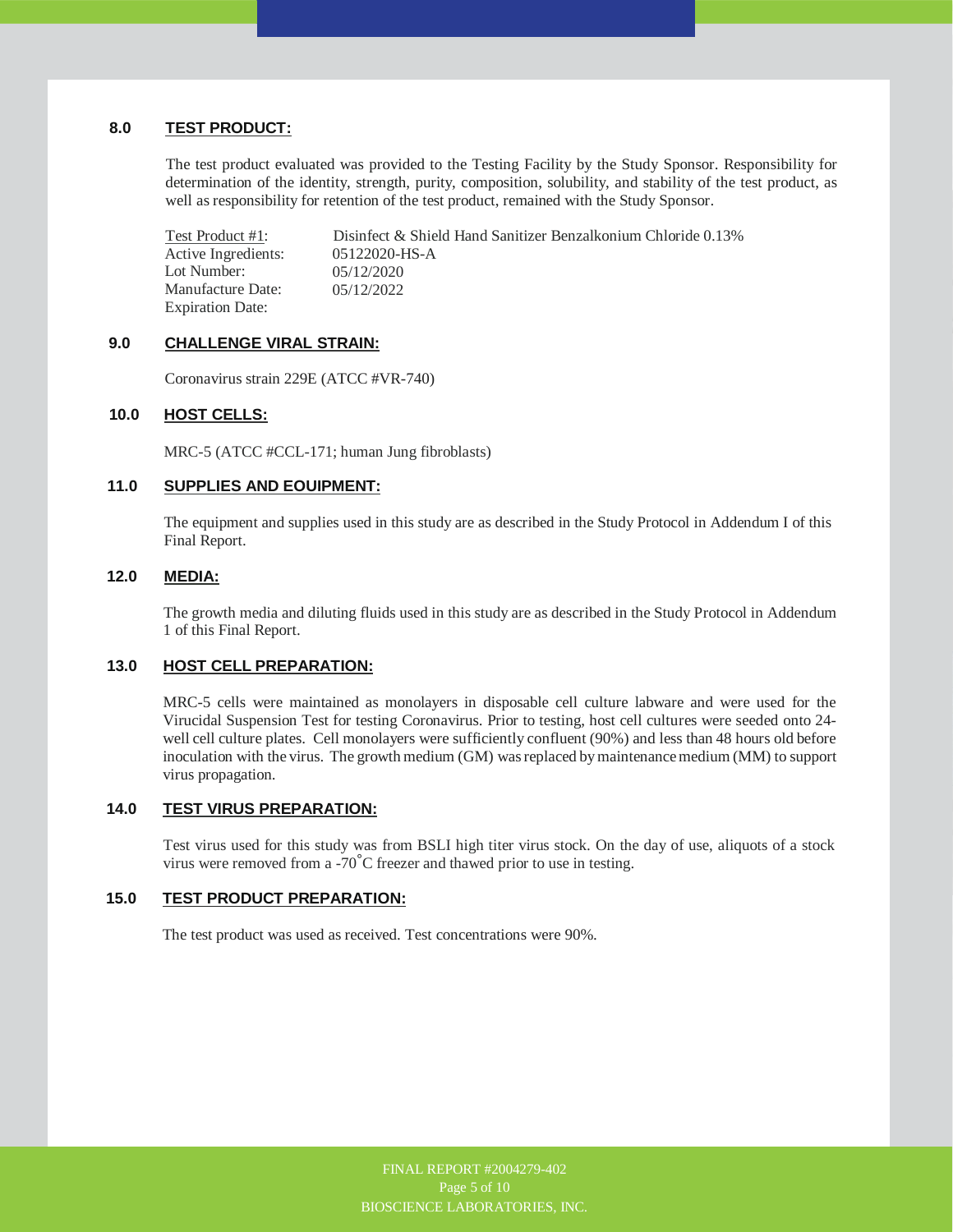# **16.0 VIRUCIDAL SUSPENSION TEST:**

# **The Virucidal Suspension Test included the following parameters (Table 1):**

# **TABLE 1**

# **Parameters of Virucidal Suspension Test**

| <b>Parameter</b>                       | <b>Summary</b>                                                                                                                      | <b>Replicates</b> |
|----------------------------------------|-------------------------------------------------------------------------------------------------------------------------------------|-------------------|
| Virucidal suspension<br>test           | Virus+ Test Product $\rightarrow$ Exposure $\rightarrow$ Neutralization $\rightarrow$<br>Dilution $\rightarrow$ Plating             | 4 per group       |
| Virus Control                          | Virus + Diluent $\rightarrow$ Exposure $\rightarrow$ Dilution $\rightarrow$ Plating                                                 | 4 per group       |
| <b>Cytotoxicity Control</b>            | Test Product + Diluent $\rightarrow$ Neutralization $\rightarrow$ Dilution $\rightarrow$<br>Plating                                 | 4 per group       |
| Neutralization<br>Control              | Test Product + Diluent $\rightarrow$ Neutralization $\rightarrow$ Virus inoculation<br>$\rightarrow$ Dilution $\rightarrow$ Plating | 4 per group       |
| <b>Neutralizer Toxicity</b><br>Control | Virus + Diluent $\rightarrow$ Neutralization $\rightarrow$ Dilution $\rightarrow$ Plating                                           | 4 per group       |
| Cell Culture Control                   | Maintenance medium                                                                                                                  | 4 per group       |

# **17.0 RESULTS-TABLE 2:**

Table 2 presents the data from the Virus Control infectivity (TCIDso) and the post-exposure infectivity (TCIDso); the log<sub>10</sub> and percent reductions observed following a 30-second and 60-second exposure of Coronavirus strain 229E to Test Product #1, Disinfect & Shield /Glan Health Advanced Hand Sanitizer (Lot #05122020-HS-A).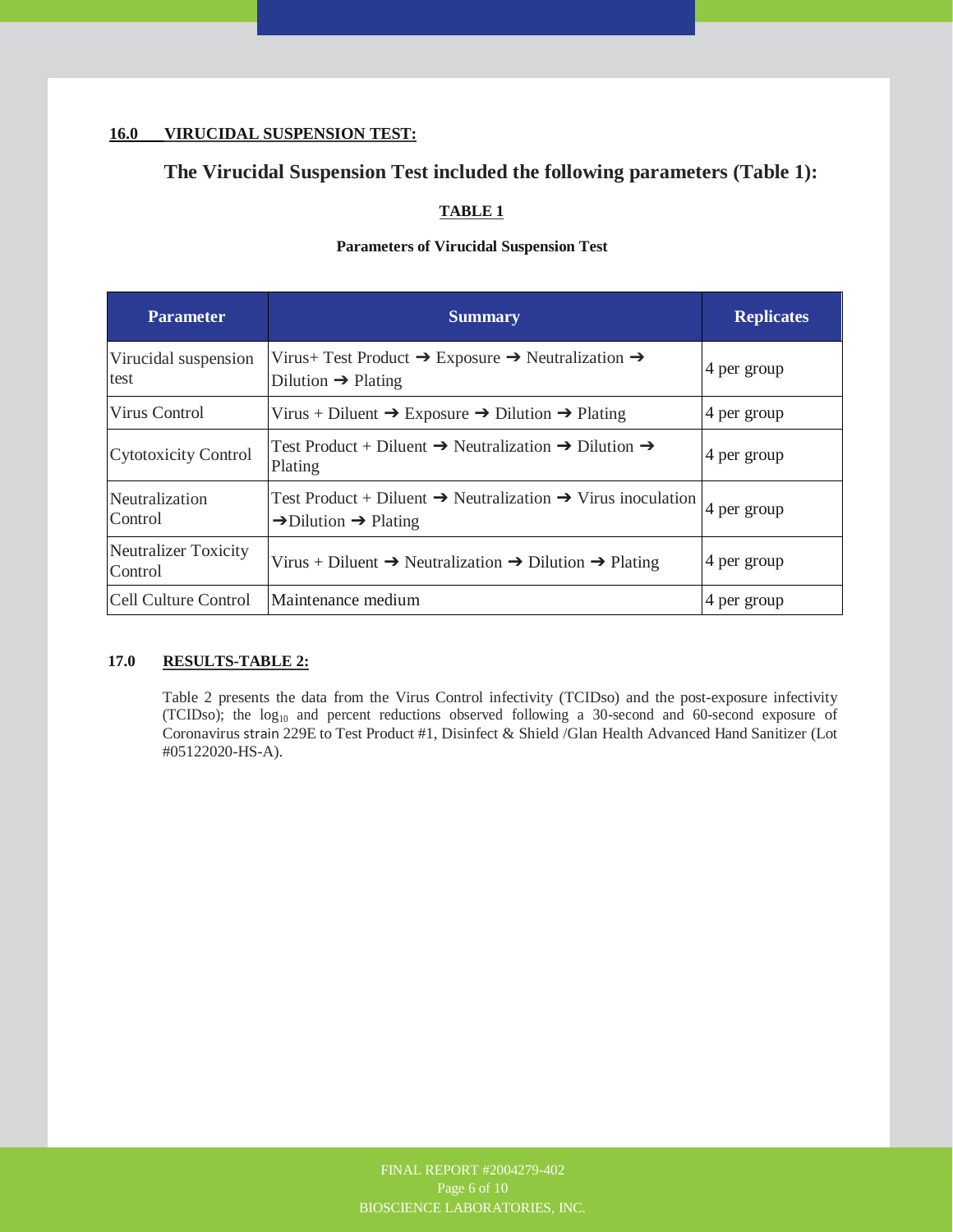# **TABLE 2**

## **Test Product #1 Disinfect & Shield Hand Sanitizer**

Virus: Coronavirus Strain 229E (ATCC#VR-740) Host Cell Line: MRC-5 (ATCC #CCL-171) Volume Plated per Well: 1.0 mL

| <b>Dilution</b>    | <b>Virus</b> |                  | test        | Neutralization | <b>NTC</b> | Cytotoxicity | Cell    |
|--------------------|--------------|------------------|-------------|----------------|------------|--------------|---------|
| $(-Log10)$         | Control      | $30 \text{ sec}$ | $1$ min     | Control        |            | Control      | Control |
|                    |              |                  |             |                |            |              | 0000    |
| $-2$               | <b>NT</b>    | CT               | <b>CT</b>   | <b>NT</b>      | <b>NT</b>  | $+++++$      |         |
| $-3$               | $+++++$      | <b>CT</b>        | <b>CT</b>   | <b>CT</b>      | $+++++$    | $++++-$      |         |
| $-4$               | $+++++$      | 0000             | 0000        | $+++++$        | $+++++$    | 0000         |         |
| $-5$               | $+++++$      | 0000             | 0000        | $+++++$        | $++++$     | <b>NT</b>    |         |
| $-6$               | $+++0$       | 0000             | 0000        | $00++$         | $+0+0$     | NT           |         |
| $-7$               | $00+0$       | 0000             | 0000        | 0000           | 0000       | NT           |         |
| TCID <sub>50</sub> | 6.5          | $\leq$ 3.5       | $\leq$ 3.5  | 6.00           | 6.00       | 3.5          |         |
| $(-Log10)$         |              |                  |             |                |            |              |         |
| Log10              |              | $\geq 3.00$      | $\geq 3.00$ |                |            |              |         |
| Reduction          | <b>NA</b>    |                  |             |                |            |              |         |
| Percentage         |              | 99.90%           | 99.90%      |                |            |              |         |
| Reduction          | $\cdots$     |                  |             |                |            |              |         |

+ CPE (cytopathiclcytotoxic effect) present

0 CPE (cytopathiclcytotoxic effect) not detected<br>
Not tested

Not tested

*NIA* Not applicable

**CT**  Cytotoxicity

**NTC** Neutralization Toxicity Control

#### **18.0 STUDY CONCLUSIONS**

Under the conditions of this evaluation Test Product #1 Disinfect & Shield Advanced Hand Sanitizer  $($ Lot#05122020-HS-A $)$ , Reduced the infectivity of Coronavirus strain 229E by >.3.00 log<sub>10</sub> (99.90%) following a 30-second and a 60-second exposure.

#### **19.0**

# **JUSTIFICATION FOR THE SELECTION OF THE TEST SYSTEM:**

The Sponsor requested an efficacy evaluation against Coronaviruses including 2019 novel strain SARS-CoV- 2, the cause ofCOVID-19, using Coronavirus strain 229E for testing of efficacy. Coronaviruses are large

RNA enveloped viruses. Viral envelopes are the major target of surface-active biocidal formulations (antiseptics and disinfectants). Destruction of lipid envelopes leads to a virus inactivation and inability to infect susceptible hosts. The viral envelope structure and composition is very conserved within a family of viruses due to the cellular origin of envelopes. That is why the biocidal formulations effective against one strain of enveloped virus representing the virus family are effective against the whole family of viruses. With the purpose to provide guidance for successful and safe testing of biocide efficacy, regulato1y agencies such as the US EPA and Health Canada created a list of surrogate viruses that possess equivalent susceptibility and belong to the same virus family as the viruses desired for a disinfectant or antiseptic efficacy claim. Coronavirus 229E (BioSafety Level 2) is an appropriate and a safe choice for efficacy testing of hand sanitizers.

#05

30- 122020-HS-A), reduced the infec

second and a 60-second exposure.

FINAL REPORT #2004279-402 Page 7 of 10 BIOSCIENCE LABORATORIES, INC. *NIA*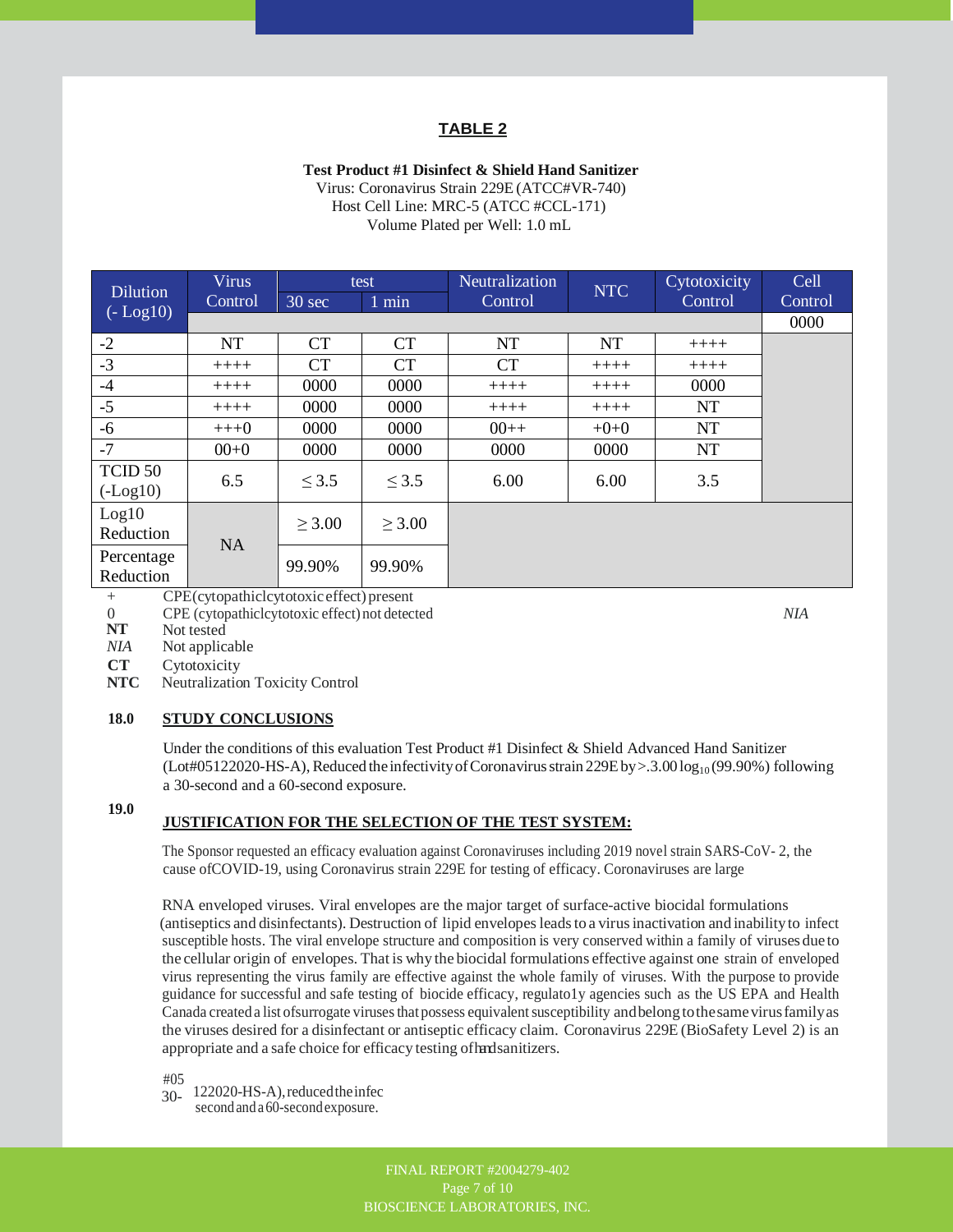# **20.0 STATISTICAL ANALYSIS:**

A statistical analysis was not performed on the data derived from this study.

#### **21.0 OUALITY ASSURANCE AUDITS**:

Quality Assurance (QA) conducted anin-phase audit of the critical test procedures over the course of testing and advised the Study Director and Management of the outcomes of these. On completion of testing, the QA performed an audit of the raw data and of the Final Report, in its entirety. No deviations fi'oin the Study Protocol and no deviations from applicable BioScience Laboratories, Inc., Standard Operating Procedures were observed.

#### **22.0 LABORATORY PERSONNEL:**

The following employees of BioScience Laboratories, Inc., were involved in the testing or ancillary support of this Study. The laboratory personnel have been appropriately trained, and their training records are onfile in the Quality Assurance Unit at the Testing Facility.

STUDY DIRECTOR:

Rachel Byrd, M.S. Microbiologist

Stephanie Cebulla Laboratory Support Technician

Marc Charnholm Manager of Laboratory Suppoit

Brooke Kapalka Laboratory Support Technician

Kameron I4ohn Microbiologist

Kelly Burninghain Virologist

Jared Montana, M.S. Microbiologist

Dakotah Olson Product Handler

Terah Rash Microbiologist

Alexander Stanley Microbiologist

#### **23.0 QUALITY** ASSURANCE AND QUALITY CONTROL PERSONNEL:

Jeremy Duley Systems Administrator/QC Specialist

Danielle Goveia Quality Assurance Specialist

Amy L. Juhnke, RQAP-GLP Director of Quality Assurance

Renee LaFond, M.S. Quality Assurance Specialist

Chet Trumbull QC Specialist

#### **24.0 DOCUMENTATION AND RECORD KEEPING:**

All documentation and records were compiled, analyzed, and will be retained by BioScience Laboratories, Inc. at its facility in Bozeinan, Montana. All raw data for this study, as well as the Final Report, will be retained in safe storage by the Testing Facility for a period of at least 5 years. BioScience Laboratories, Inc., will notify the Study Sponsor before any documents or records are destroyed.

> FINAL REPORT #2004279-402 BIOSCIENCE LABORATORIES, INC.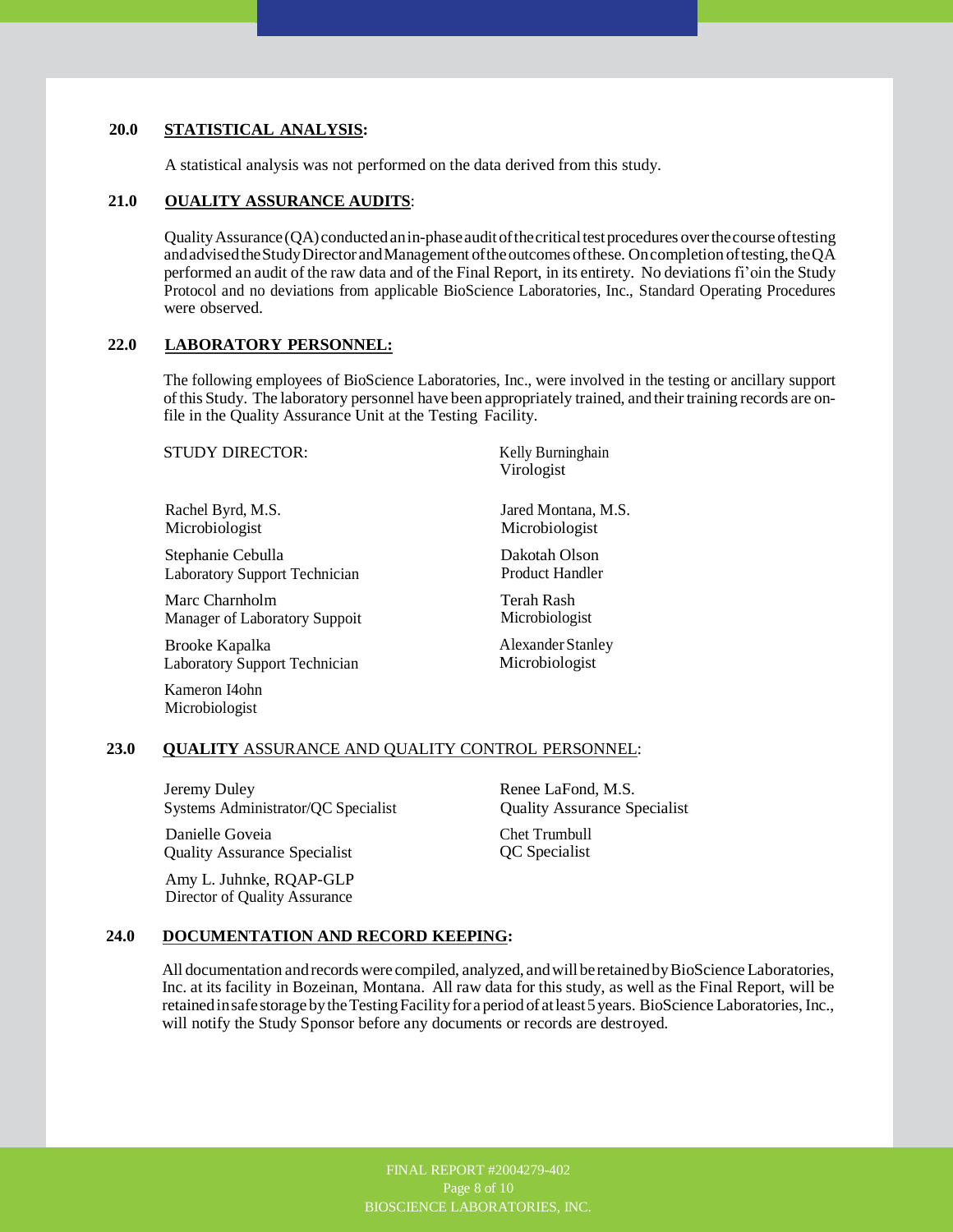# **25.0 ACCEPTANCE:**

#### **BIOSCIENCE LABORATORIES, INC.** (TESTING FACILITY)

1755 South l9th Avenue Bozeinan, Montana 59718

Study Director: *Milly Gummm* 

Date of Study Completion

#### **OUALITY** ASSURANCE STATEMENT:

This study was inspected by Quality Assurance, and reports were submitted to the Study Director and Management in accordance with Standard Operating Procedures, as follows:

| Phase Inspected            | <b>Audit Date</b> | Date reported to Study<br>Director | Date reported to<br>Management |
|----------------------------|-------------------|------------------------------------|--------------------------------|
| <b>Product Testing</b>     | 06/05/2020        | 06/08/2020                         | 06/09/2020                     |
| Data Audit                 | 07/07/2020        | 07/08/2020                         | 07/08/2020                     |
| <b>Final Report Review</b> | 07/07/2020        | 07/08/2020                         | 07/08/2020                     |

This study was conducted in compliance with Good Laboratory Practices standards, as described by the FDA (21 CFR Part 58), with the exception that the characterization ofthe identity, strength, purity, composition, stability, and solubility of the test material were not performed by BioScience Laboratories, Inc. No deviations from the Protocol or from applicable Standard Operating Procedures occurred. This statement also serves to confirm that the Final Report reflects the raw data.

Director of **Quality** Assurance: Amy L. Juhnke, RQAP-GLP

 $07/09/2020$ 

FINAL REPORT #2004279-402 FINAL REPORT #2004279-402 BIOSCIENCE LABORATORIES, INC. BIOSCIENCE LABORATORIES, INC.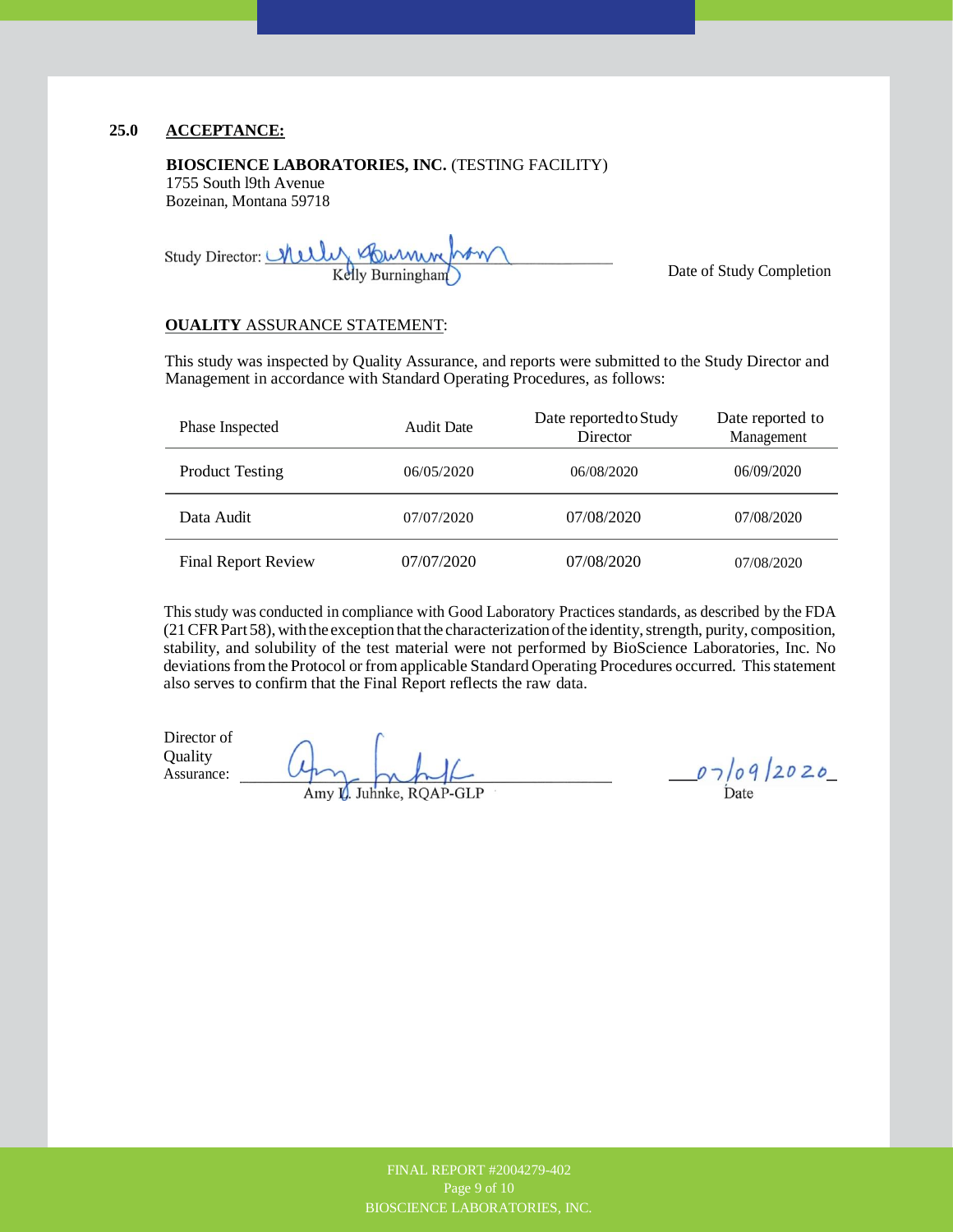# ADDENDUM

Protocol #2004279-402

Page 10 of 10 BIOSCIENCE LABORATORIES, FINAL REPORT #2004279-402 Page 10 of 10 BIOSCIENCE LABORATORIES, INC.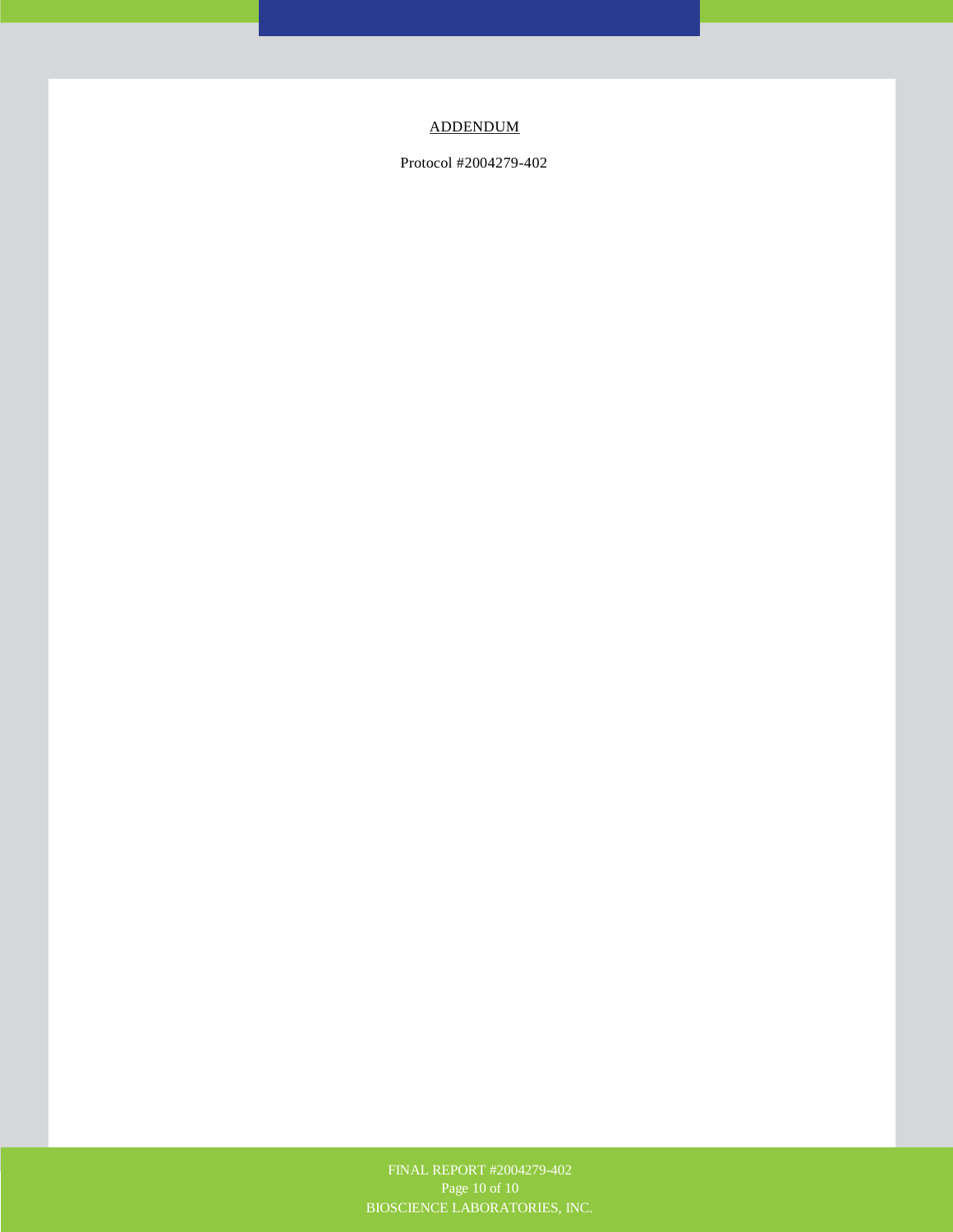#2004279-402 ADDENDUM Page 1 of 9



May 29, 2020

# PROTOCOL #2004279-402

EVALUATION OF ONE TEST PRODUCT FOR ITS VIRUCIDAL PROPERTIES USING THE ASTM E1052 METHOD

Prepared by:

BIOSCIENCE LABORATORIES, INC. (TESTING FACILITY) 1755 South 19"' Avenue Bozeman, Montana 59718

> PROTOCOL #2004279 -402 BIOSCIENCE LABO RATORIES, INC.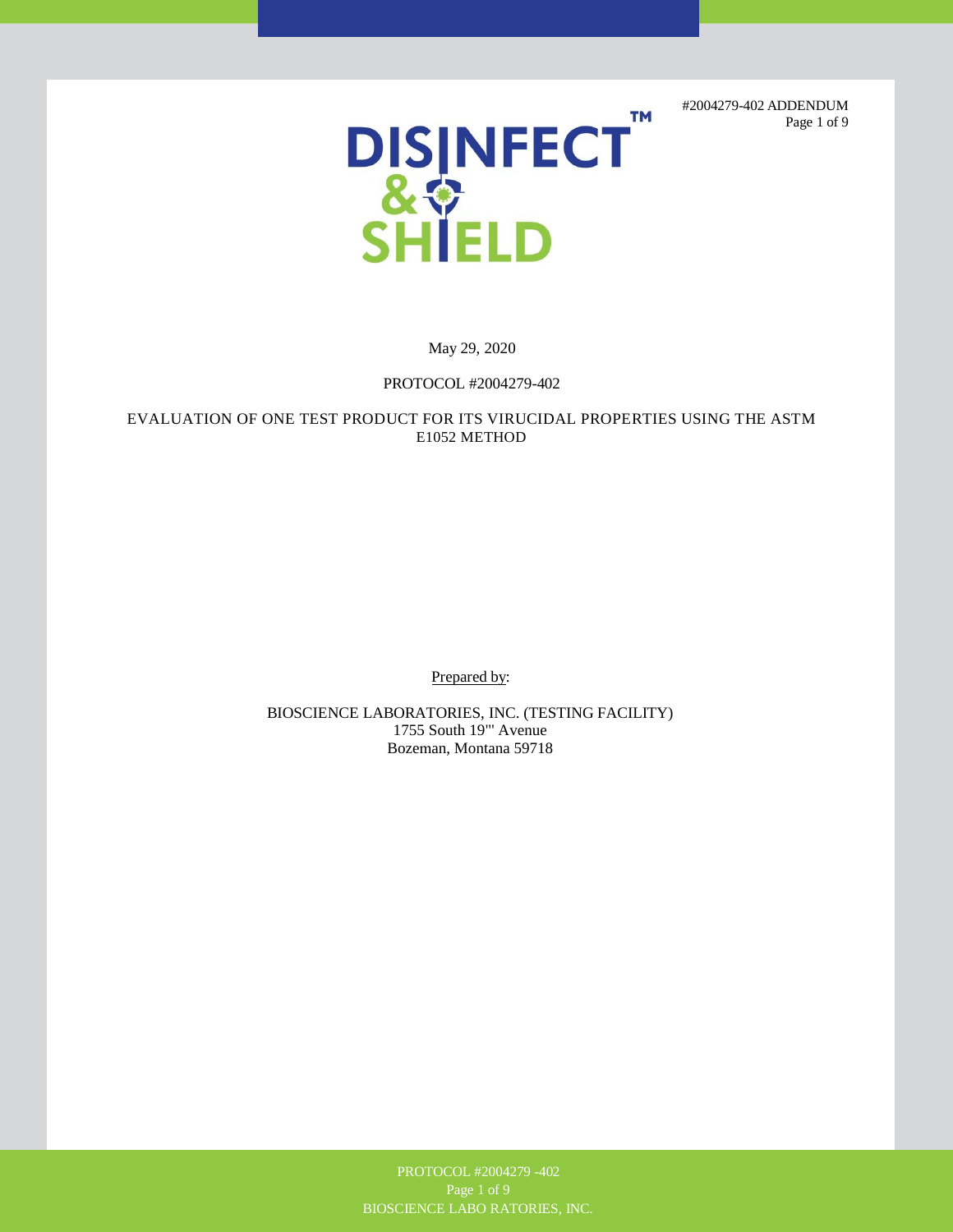#2004279-402 ADDENDUM CONFIDENTIAL Page 2 of 9

This Document has been copyrighted by BioScience Laboratories, Inc., and is considered confidential between BioScience Laboratories, Inc., (Testing Facility) and Dalrada Health Products (Sponsor). This document is not to be shown, given to, or used by anyone except Dalrada Health Products, without written permission from BioScience Laboratories, Inc. Permission to release the Protocol and Study Results to the United States Food and Drug Administration (FDA) is explicitly granted.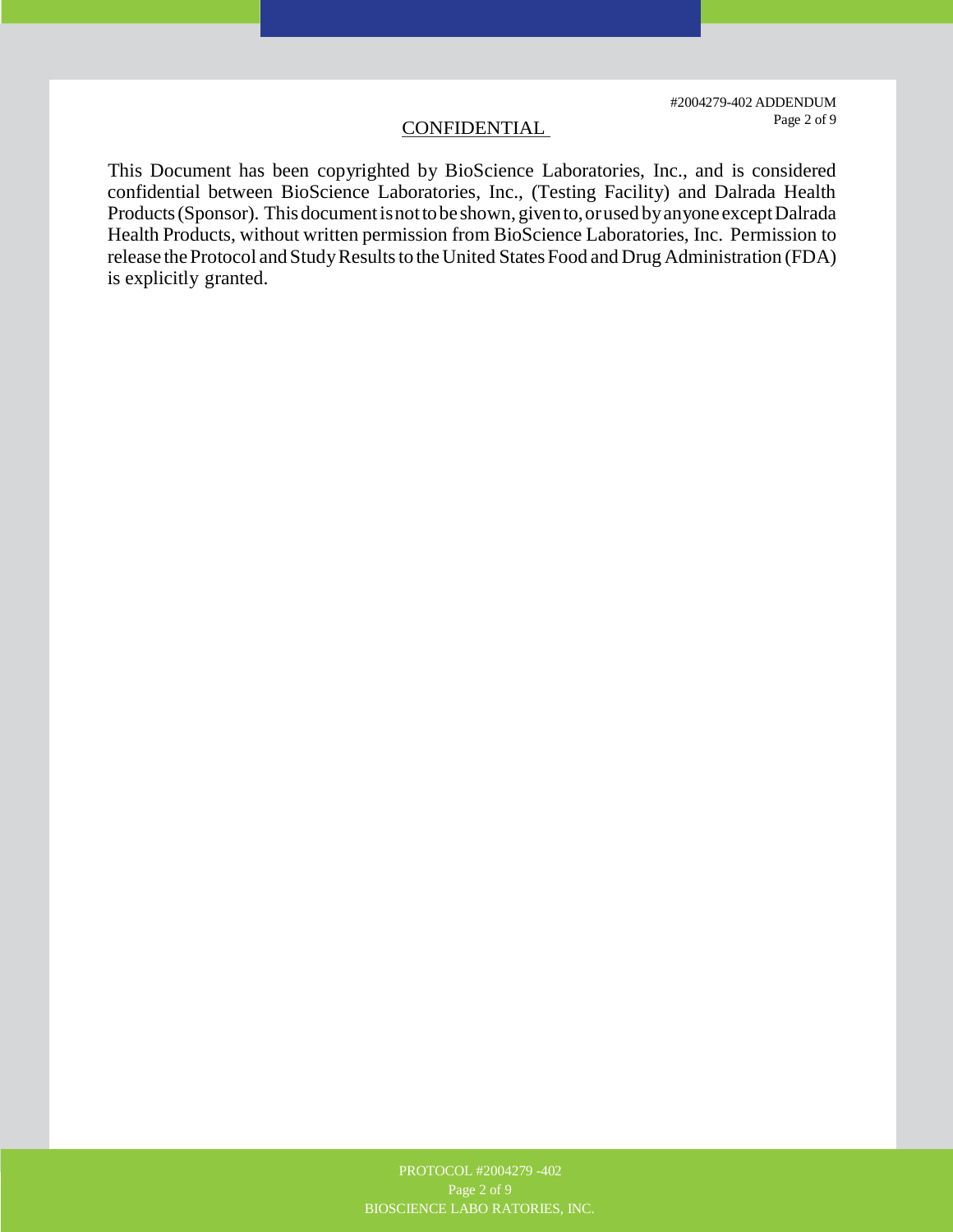# TABLE OF CONTENTS

# **SECTION**

# $PAGE$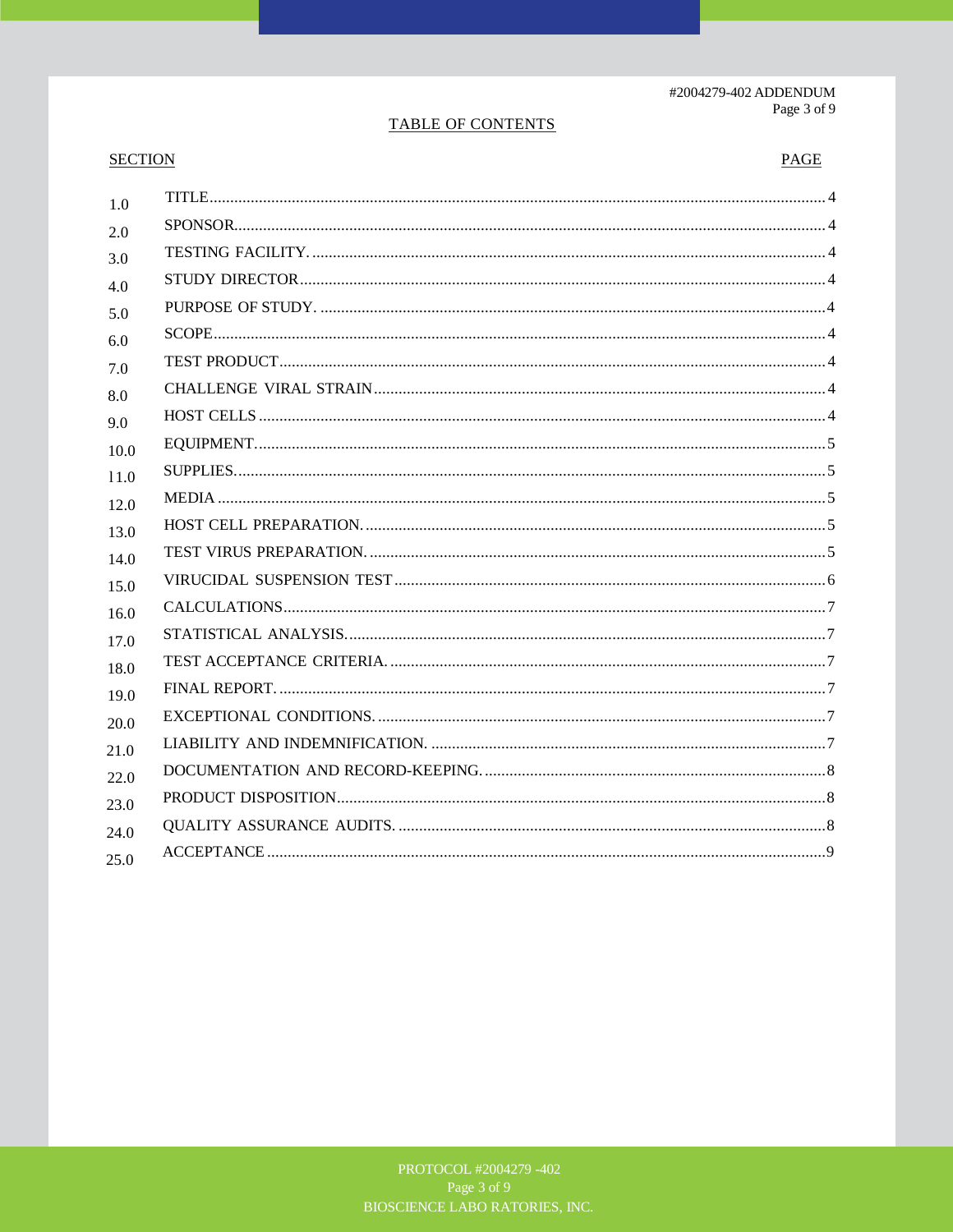#2004279-402 ADDENDUM Page 4 of 9

#### PROTOCOL #2004279-402

#### **1.0 TITLE: EVALUATION OF ONE TEST PRODUCT FOR ITS VIRUCIDAL PROPERTIES USING THE ASTM E1052 METHOD**

# **3.0 TESTING FACILITY: BIOSCIENCE LABORATORIES, INC.** 1755 South 19"' Avenue

Bozeinan, Montana 59718

#### **4.0 STUDY DIRECTOR**:

Kelly Buminghain

#### **5.0 PURPOSE OF STUDY**:

This study will evaluate the virucidal properties of one test product when challenged with Coronavirus. The testing will be based upon ASTM E1052-11, *Standai'd Test Method to Assess the Activi3› of Microbicides against Viruses in Suspension.* All testing will be performed in accordance with Good Laboratory Practices, as specified in 21 CFR Part 58, with the exception that the characterization of the identity, strength, purity, composition, stability, and solubility of the test product(s) remains the responsibility of the Study Sponsor and will not be performed by the Testing Facility (GLP 58.105).

#### **6.0 SCOPE**:

This study is designed to evaluate the virucidal properties of one test product versus Coronavirus using a Virucidal Suspension Test (In-Vitro Time-Kill method). The percent and logl0 reductions from the initial population of the viral strain(s) will be determined following exposure to the test product(s) for 30 seconds and 60 seconds. Plating will be performed in four replicates.

#### **7.0 TEST PRODUCT**:

The test product to be evaluated will be provided to the Testing Facility by the Study Sponsor, complete with appropriate documentation. Responsibility for the determination of the identity, strength, purity, composition, and stability of the test product(s), as well as the retention of the test product(s), rests with the Sponsor.

| Test Product #1:        | Disinfect & Shield Advanced Hand Sanitizer Lot |
|-------------------------|------------------------------------------------|
| Number:                 | 05122020-HS-A                                  |
| Manufacture Date:       | 05/12/2020                                     |
| <b>Expiration Date:</b> | 05/12/2022                                     |

## **8.0 CHALLENGE VIRAL STRAIN**:

Coronavirus strain 229E (ATCC #VR-740)

#### HOST CELLS:

MRC-5 (ATCC #CCL-171; human lung fibroblasts)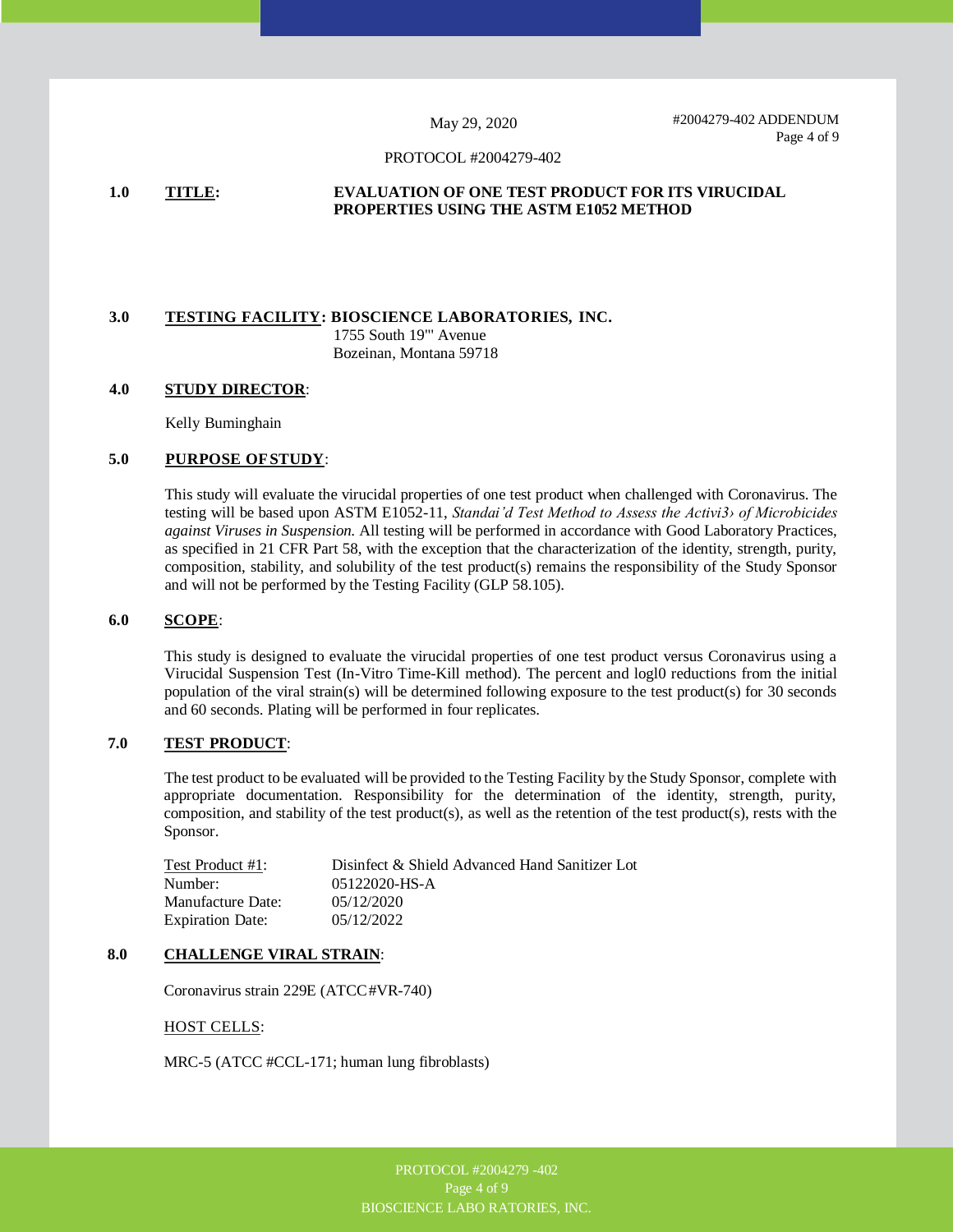#2004279-402 ADDENDUM

# **10.0 EQUIPMENT: Page 5 of 9**

- 10.1 Ultralow Temperature Freezer, Temperature Range < -70°C
- 10.2 CO2 Incubator, Temperature Range  $37 \degree C \pm 2 \degree C$
- 10.3 COC Incubator, Temperature Range  $35^{\circ}$ C  $\pm$  2  $^{\circ}$ C
- 10.4 Refrigerators, 2 °C 8 °C
- 10.5 Water Bath,  $37 \text{ °C} \pm 2 \text{ °C}$
- 10.6 Incubator, Refrigerator, Freezer, and Water Bath Thermometers
- 10.7 Continuously Adjustable Pipettes, 100 µL 1000 µL Capacity
- 10.8 Continuously Adjustable Pipettes,  $20 \mu L 200 \mu L$  Capacity
- 10.9 Portable Pipetter
- 10.10 Inverted Compound Microscope
- 10.11 Laminar Flow Biological Safety Cabinet
- 10.12 Calibrated Minute/Second Timers

#### **11.0 SUPPLIES:**

- **11.1** Sterile Disposable Pipettes
- **11.2** Sterile Polystyrene Test Tubes
- **11.3** Sterile Universal 1.0 and 0.2 mL Pipette Tips
- **11.4** Powder-free Gloves
- **11.5** Sterile Tissue Culture Treated Multi-well Plates
- **11.6** Viral suspension
- 11.7 Sterile 100 µL and 1000 µL Positive Displacement Tips
- **11.8** Sterile Flasks
- 11.9 Sterile 50 mL Centrifuge Tubes<br>11.10 Sterile Reservoirs
- **Sterile Reservoirs**
- **11.11** Waste Pan
- **11.12** Non-Sterile Waste Beaker for discarded tips, etc.

#### 12.0 **MEDIA**:

- 12.1 IX Minimum Essential Medium (MEM) or other appropriate medium
- 12.2 Growth Medium: MEM or other appropriate medium with 10% non-heat inactivated FBS, 1% penicillin-streptomycin-amphotericin B, 1% of L-Glutamine (when necessary)
- 12.3 Maintenance Medium: MEM or other appropriate medium with 2% non-heat inactivated FBS, 1% penicillin-streptomycin-amphotericin B, 1% of L-Glutamine (when necessary)
- 12.4 Trypsin
- 12.5 Antibiotics (e.g., Penicillin-Streptomycin-Amphotericin B)
- 12.6 Fetal Bovine Serum (FBS)
- 12.7 D/E Neutralizing Broth

#### **13.0 HOST CELL PREPARATION:**

Cells, obtained from American Type Culture Collection (ATCC), will be maintained as monolayers in disposable cell culture labware in accordance with BSLI SOP L-2084, *"Procedure for Subculturing of Cells."*  Prior to testing, host cell cultures will be seeded onto multi-well cell culture treated plates. Cell monolayers will be 80% to 90% confluent and less than 48 hours old before inoculation with the virus. The growth medium (GM) and maintenance medium (MM) will be MEM or as appropriate for each cell culture.

#### **14.0 TEST VIRUS PREPARATION:**

Virus propagated and stored per BSLI SOP L-2102, *Procedure for Production of High-Titered Vi rus* its*Stock,*  will be used for this study. On the day of use, aliquots of a stock virus suspensions will be removed from a -70°C ft'eezer and thawed.

> PROTOCOL #2004279 -402 Page 5 of 9 BIOSCIENCE LABO RATORIES, INC.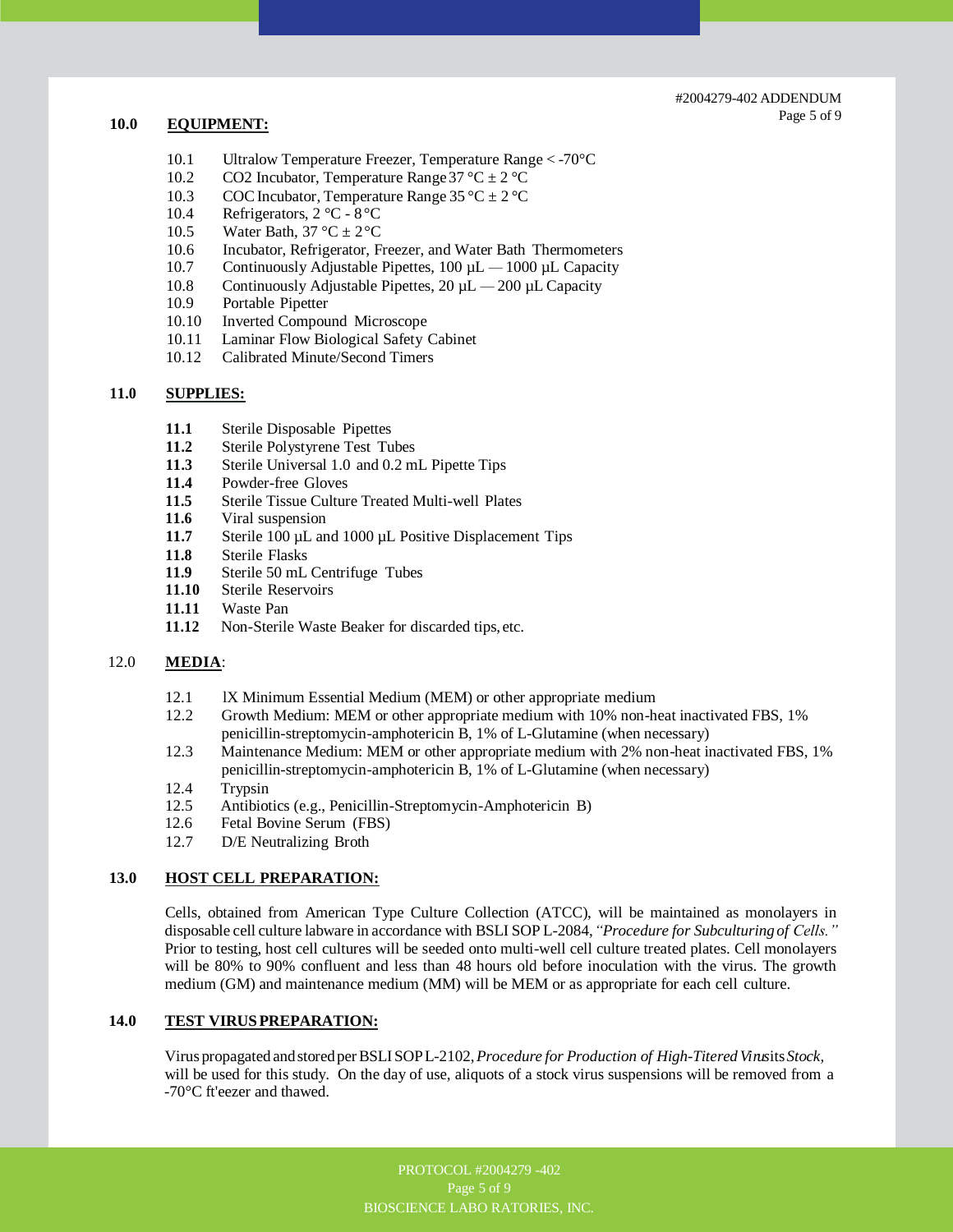# **15.0 VIRUCIDAL SUSPENSION TEST:**

| Parameter                       | Summary                                                                                                                             | Replicates  |
|---------------------------------|-------------------------------------------------------------------------------------------------------------------------------------|-------------|
| Virucidal suspension<br>test    | Virus + Test Product $\rightarrow$ Exposure $\rightarrow$ Neutralization $\rightarrow$ Dilution $\rightarrow$<br>Plating            | 4 per group |
| Virus Control                   | Virus + Diluent $\rightarrow$ Exposure $\rightarrow$ Dilution $\rightarrow$ Plating                                                 | 4 per group |
| <b>Cytotoxicity Control</b>     | Test Product + Diluent $\rightarrow$ Neutralization $\rightarrow$ Dilution $\rightarrow$ Plating                                    | 4 per group |
| Neutralization<br>Control       | Test Product + Diluent $\rightarrow$ Neutralization $\rightarrow$ Virus inoculation $\rightarrow$ Dilution<br>$\rightarrow$ Plating | 4 per group |
| Neutralizer Toxicity<br>Control | Virus + Diluent $\rightarrow$ Neutralization $\rightarrow$ Dilution $\rightarrow$ Plating                                           | 4 per group |
| Cell Culture Control            | Maintenance medium                                                                                                                  | 4 per group |

**15.1** The Virucidal Suspension Test will include the following parameters:

- **15.2** *Test.* A 0.5 mL aliquot of test virus(s) will be added to a vial containing 4.5 inL of the undiluted test product to achieve a 90%  $(v/v)$  concentration of the test product. The test virus(s) will be exposed to the test product for 30 seconds and 60 seconds, timed using a calibrated minute/second timer. The calibrated minute/second timer will be started within 1 second of adding the challenge suspension. Immediately after each exposure, the test virus(s)/product suspensions will be neutralized in D/E Neutralizing Broth, mixed thoroughly, and serially diluted in MM. Each dilution will be plated in four replicates.
- **15.3** Virus *Control.* A 0.5 mL aliquot of test virus(s) will be added to 4.5 inL of MM and exposed for 60 seconds at ambient temperature. The subsequent test virus dilution will be made inMM and serially diluted in MM. Each dilution will be plated in four replicates.
- **15.4** Cy*totoxicity Control.* A 0.5 mL aliquot of MM will be added to a vial containing 4.5 inL of the undiluted test product. The MM/product mixture will be neutralized in D/E Neutralizing Broth, mixed thoroughly and serially diluted in MM. Each dilution will be plated in four replicates.
- **15.5** *Neutralization Control.* A 0.5 mL aliquot of MM will be added to a vial containing 4.5 inL of the undiluted test product. The MM/product mixture will be diluted 1:10 in D/E Neutralizing Broth. An aliquot of the virus(s) will be added to the neutralized product and thoroughly mixed and exposed to the neutralized product for 10 to 20 minutes. Additionally, the effect of the neutralizer on virus infectivity will be assessed by adding virus to the neutralizer (D/E Neutralizing Broth) alone followed by exposure for 10 to 20 minutes. Subsequent 10-fold dilutions of neutralized test product/virus suspension will be made inMM. Each dilution will be plated in four replicates.
- **15.6** *Cell Culture Control*. Intact cell culture will serve as the control of cell culture viability. The GM will be replaced by MM in all cell control wells.
- **15.7** The plates will be incubated in a CO2 incubator for 10 to 14 days at 35 °C+2 °C in a COC incubator. Cytopathic/cytotoxic effect will be monitored using an Inverted Compound Microscope.

**Note:** In cases when viral CPE is undetectable using Inverted Compound Microscope, additional iininunostaining with vii'us specific antibodies can be performed.

BIOSCIENCE LABORATORIES, INC.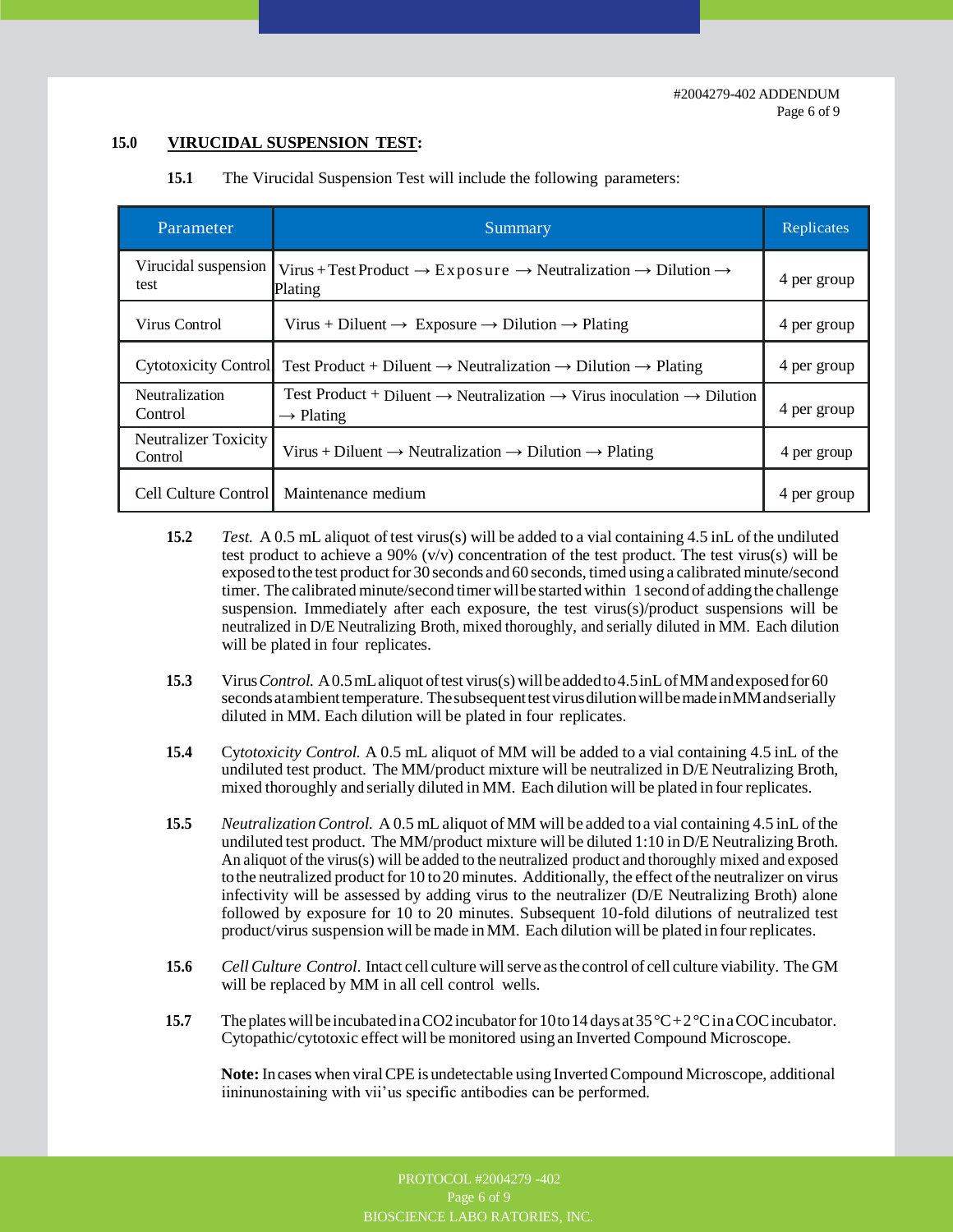#### **16.0 CALCULATIONS:**

16.1 Viral and toxicity titers will be expressed as  $-log_{10}$  of the 50% titration end point for infectivity. To calculate the viral titer, a 50% tissue culture infectious dose (TCIDso) calculation - the Quanta! test (Spearman-Karber Method) - will be applied.

Log TCIDso =  $L - d$  (s - 0.5)

Where:

|   | $=$ | -log, o of the lowest dilution;      |
|---|-----|--------------------------------------|
| d |     | difference between dilution steps;   |
| S | $=$ | sum of propmtions of positive wells. |
|   |     |                                      |

**16.2** The log10 of infectivity reduction will be calculated as follows:

Log,o Reduction Formula:

Log,o Reduction = (log,o TCID*so* of the Virus Control) - (log,o TCIDso of the Virucidal Suspension Test)

**16.3** The percent reduction will be calculated as follows:

% Reduction =  $TCD_{50} \text{ test }$   $\frac{1}{1}$  x 100 TCID 50 *virus control* [

#### **17.0 STATISTICAL ANALYSIS:**

A statistical analysis will not be performed on the data derived from this evalu ation.

#### **18.0 TEST ACCEPTANCE CRITERIA:**

A valid test requires that: 1) at least 4 log10 ofTCIDso be recovered from the Virus Control; 2) cells in the cell culture wells be viable and attached to the bottom of the well; 3) the medium be free of contamination in all wells of the plate; 4) when cytotoxicity is evident, at least a 3 log10 reduction in titer be demonstrated beyond the cytotoxic level, and 5) the test product be fully neutralized after the timed exposure such that the difference in virus titer for the Neutralization Control and Virus Control does not exceed  $1.0 \log_{10}$ 

#### **19.0 FINAL REPORT:**

A Final Report will be issued that presents the results in a clear and concise manner.

#### **20.0 EXCEPTIONAL CONDITIONS:**

The Sponsor will be notified by telephone, email, and/or letter of any exceptions encountered in this study. The exceptional conditions or occurrences will be detailed in full and formally recorded. Exceptional conditions that occur and are not addressed in this Protocol will be subject to Out-of-Scope charges (See Proposal/Contract).

#### **21.0 LIABILITY AND INDEMNIFICATION:**

The Testing Facility' s liability to the Study Sponsor under this Protocol shall be limited to the price of this evaluation. The Study Sponsor shall be responsible to Study Participants (when applicable) and to other third parties for the fitness of the product for use as defined in the Study Protocol.

> PROTOCOL #2004279 -402 Page 7 of 9 BIOSCIENCE LABO RATORIES, INC.

Page 7 of9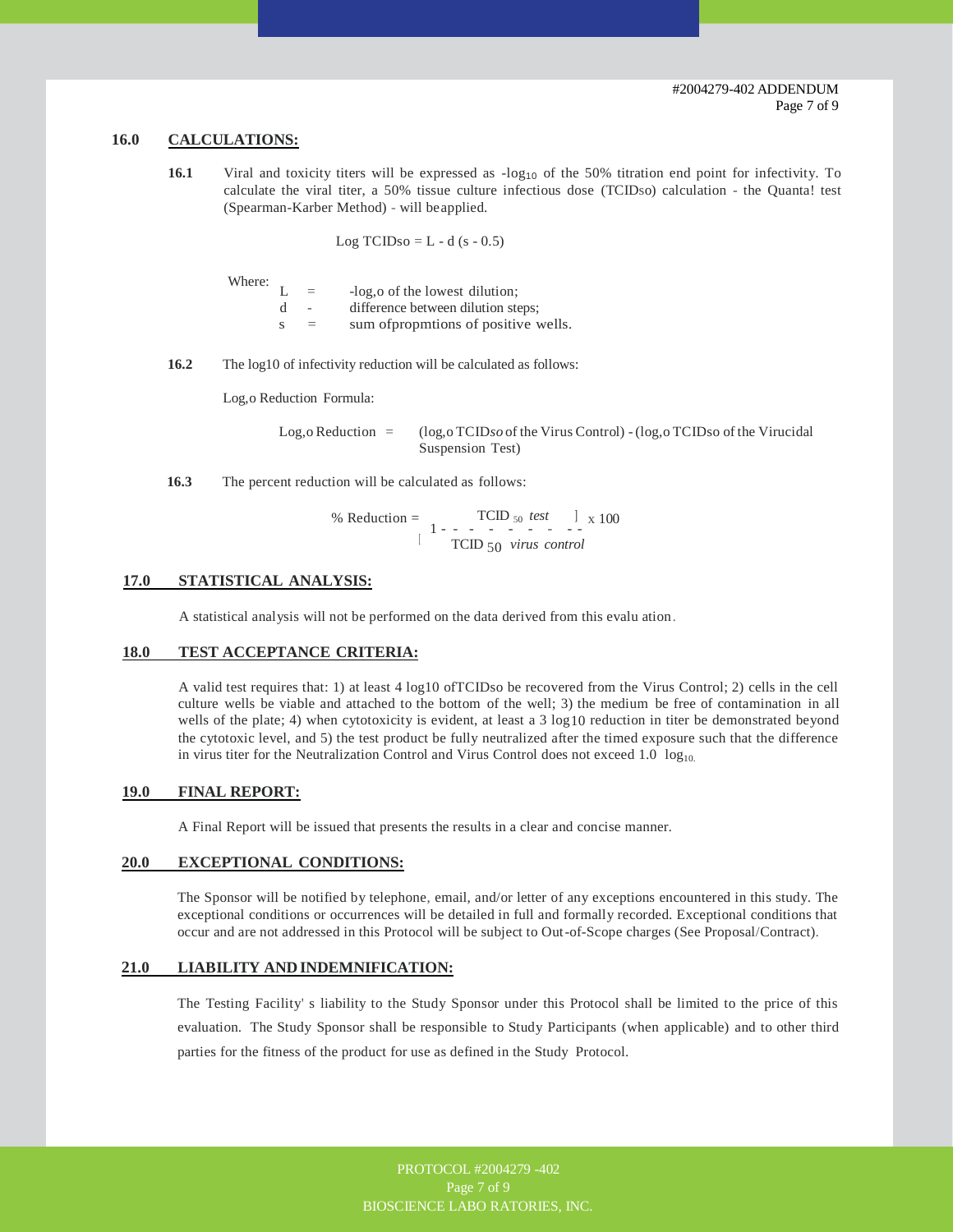# **22.0 DOCUMENTATION AND RECORD-M' EPING:**

All documentation and records will be compiled, analyzed, and retained by BioScience Laboratoi ies, Inc. at its facility in Bozeman, Montana. All raw data for this study, as well as the Final Report, will be retained in safe storage by the Testing Facility for a period of at least 5 years. BioScience Laboratories, Inc. will notify the Sponsor before any records or documents are destroyed.

# **23.0 PRODUCT DISPOSITION**:

Itis the responsibility of the Sponsor to retain a sample of the test substance(s) for future audit or evaluation. All unused test material will be returned to the Sponsor at the conclusion of the study.

#### **24.0 QUALITY ASSURANCE AUDITS:**

Quality Assurance (QA) will conduct in-phase audits of critical processes in testing at least once and advise the Study Director and Management of the outcomes of these. On completion of testing, the QA will perform an audit of the data and of the Final Report in its entirety.

Page 8 of 9